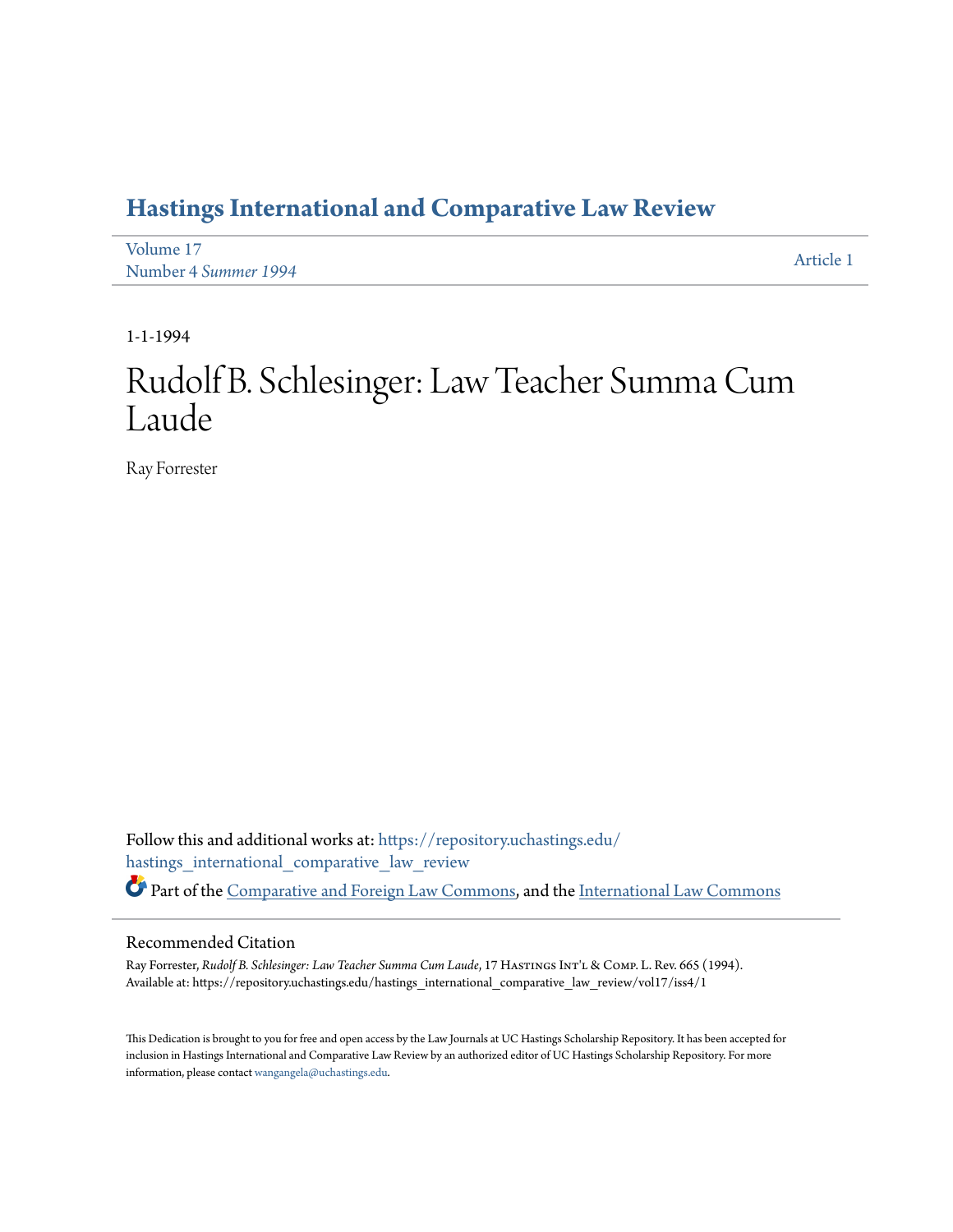## **Rudolf B. Schlesinger: Law Teacher** *Summa Cum Laude*

*By* RAY FORREsTER\*

Our America has been greatly favored by happenchance in remarkable ways throughout its history, not the least of which was the flood of gifted people who chose refuge here from Germany prior to World War **H.**

One of them was Max Rheinstein, my professor of Comparative Law at the law school of the University of Chicago. Another was Hastings' own professor of Comparative Law, my friend and colleague, Rudolf Schlesinger. **By** these two exceptional scholars, my awareness of the transnational nature of law was strongly enhanced.

These two men were among an historical group  $-$  small in number - who introduced Comparative Law to the regular curriculum of many American law schools.

In Louisiana, a hybrid jurisdiction of French civil law and Anglo-American common law, the law schools of Tulane, Louisiana State and Loyola had taught Comparative Law for decades, led **by** such scholars as Tulane's Mitchell Franklin. Franklin was a protégé of Roscoe Pound of Harvard, an early comparatist in his own right.

But much of the momentum for broad national interest in Comparative Law came from the group, maybe a dozen or so, represented **by** Rheinstein and Schlesinger, with the prestigious post-war support, both intellectual and financial, of American philanthropic foundations, particularly the Ford Foundation.

Schlesinger, for example, published, in 1950, the first coursebook on Comparative Law, through the Foundation Press. Incidentally, that Press deserves praise for its pioneering law school publications, including in the field of Comparative Law, the historic one by Schlesinger.

Prior to the printed publication of Schlesinger's book, there were a few law schools that taught Comparative Law, but it is probably fair

**<sup>\*</sup>** Professor of Law, University of California, Hastings College of the Law.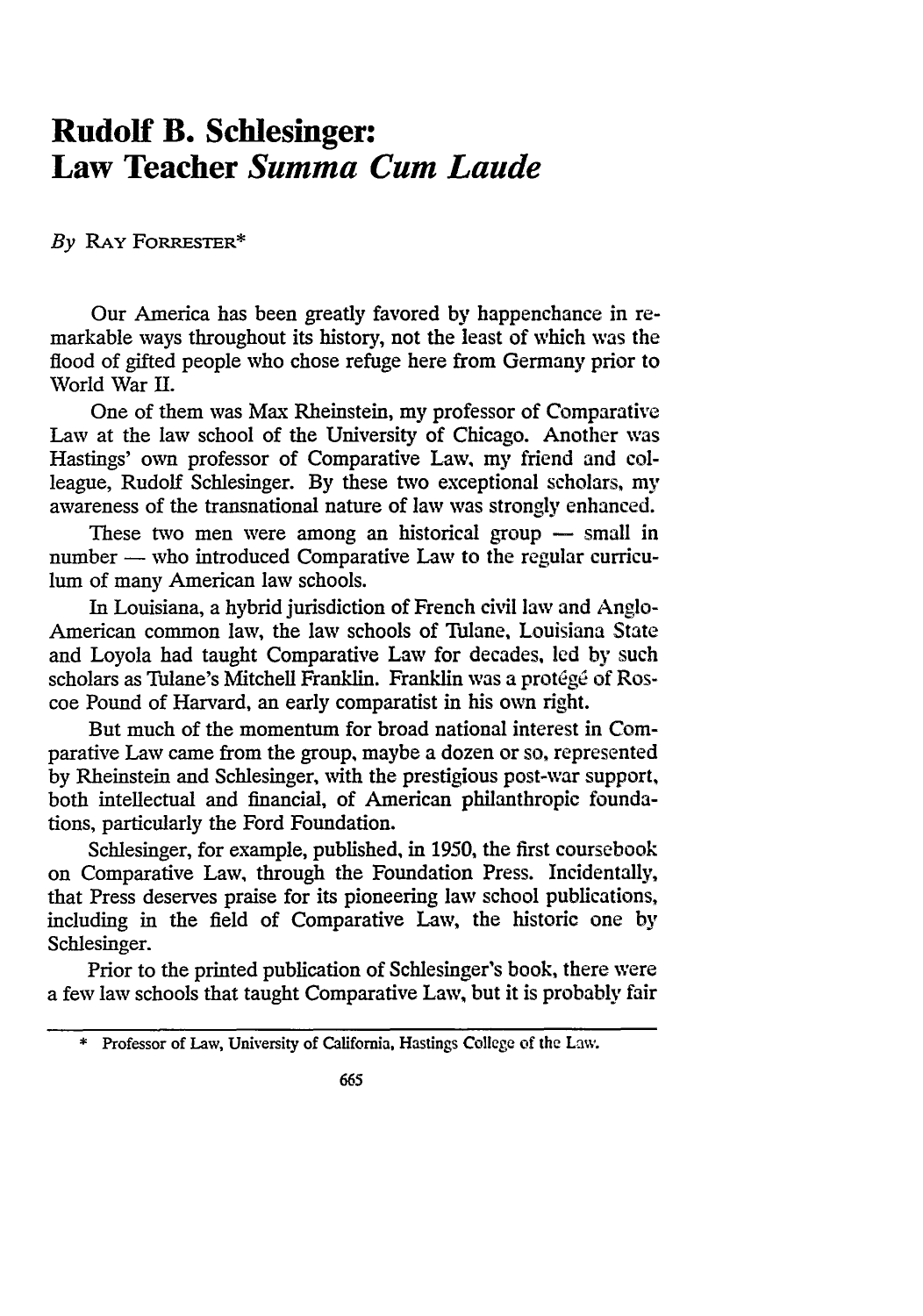to say that his book established Comparative Law as a recognized part of a good law school program throughout the United States.

After the publication, the course proliferated. Law teachers were able to present the course without preparing their own mimeographed materials and it is also probably true that some of them learned the elements of the subject as they taught the new book for the first time.

It should be noted, moreover, that Schlesinger's early leadership in establishing the broad teaching of Comparative Law in the United States included other seminal and germinative contributions.

One example is the highly original "common core of law" project that culminated in later publication of a two-volume work that identified the common core of different legal systems on a specific practical topic. The actual topic covered was the formation of contracts  $-$  offer and acceptance. A team of legal scholars representing experts from various nations produced this study, under the leadership of Professor Schlesinger, supported by a generous and pioneering grant from the Ford Foundation.

While Schlesinger continued his career after 1975 as an outstanding member of the famous Hastings 65 Club, his initial academic achievements took place at the Cornell Law School. After practicing law for several enriching years on Wall Street, he was, as one wag put it, "induced to go straight" by the wise and innovative efforts of Cornell's revered law dean, Robert Stevens.

Schlesinger's brilliant career has been no surprise to those who knew his biography.

He was born in Munich in 1909. He attended the Universities of Geneva, Berlin and Munich. In 1933, he was granted his Doctor Juris *summa cum laude* by Munich. He served as general counsel of a German bank and gained valuable practical experience for his future as an international legal scholar.

In 1938, he came to the United States as an American citizen, through the U.S. citizenship of his father, a most fortunate paternal gift.

In 1939, he entered the Columbia Law School and soon proved that the signal honors achieved at the University of Munich were not confined to his accustomed geography. He was elected Editor-in-Chief of the Columbia Law Review, a remarkable accomplishment for one who had entered the United States not long before; remarkable in academic recognition but also as evidence of the high respect and af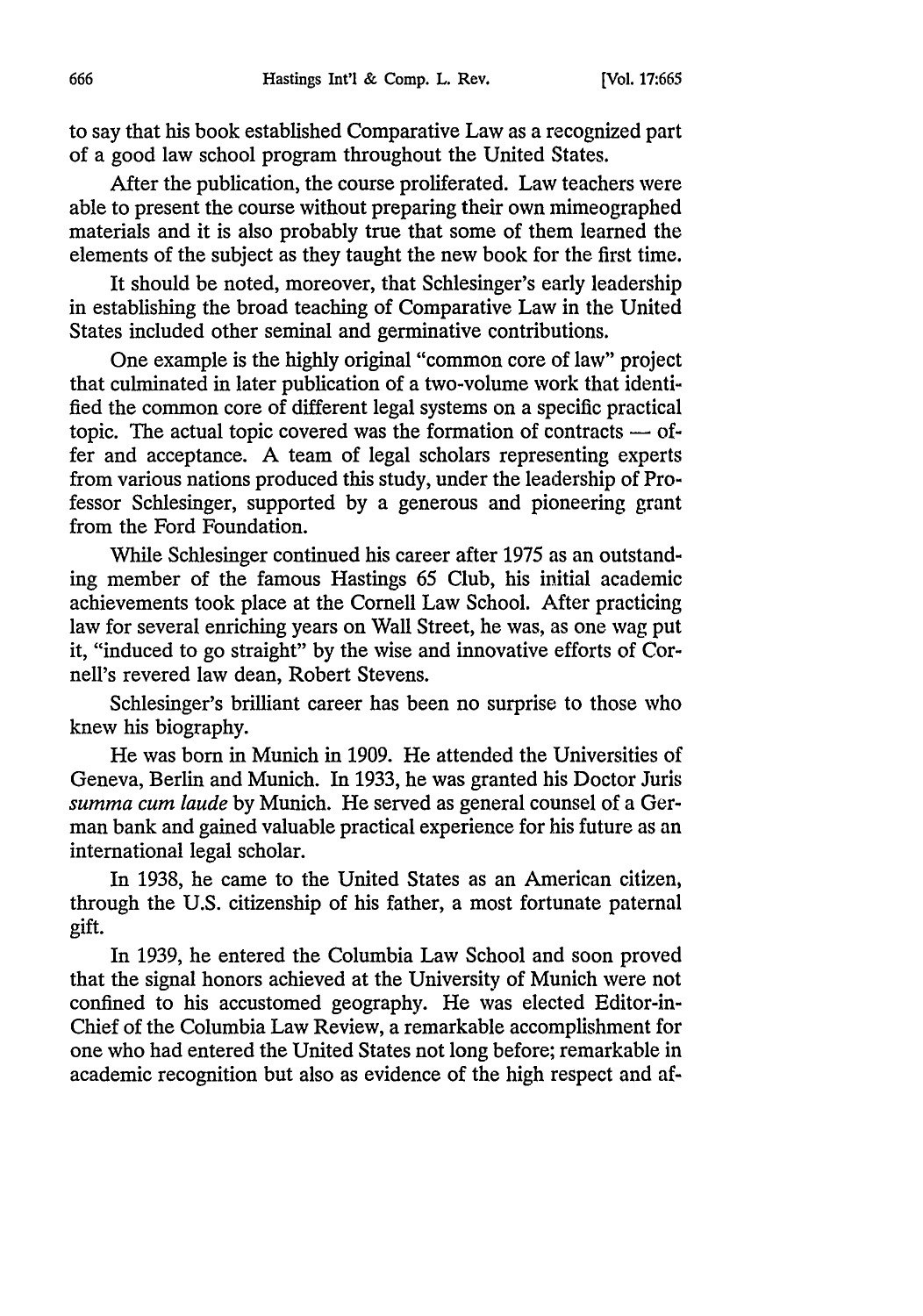fection of his fellow honor students on the Review who chose him as their leader.

This combination of brilliant mental ability together with the capacity to get along with people – even with academics – yea, even with law school deans, is rare indeed.

It was my good fortune to become a colleague of his at Cornell in 1963, and in my close association with him at Cornell and Hastings covering over three decades, I cannot remember a single unpleasant or unfriendly incident between us.

When he retired from Cornell in 1975, the Cornell Law Review dedicated an issue to him, and his friend and colleague, Bertram F. Willcox, wrote a beautiful personal tribute, one worthy of reading for the quality of the writing as well as that of the subject.<sup>1</sup>

Professor Willcox stressed the outstanding contribution that Professor Schlesinger and his charming and talented wife, Ruth, had made to Cornell.

Cornell has responded by honoring Professor Schlesinger on many significant occasions. Recently, his portrait has been unveiled and given prominent placement on the walls of the school. He was selected as a lead speaker at the **1988** Celebration of the Centennial of the Cornell Law School. It was in that address that he expressed his own first values in relation to the performance of his chosen calling that of law professor.

After a reference to the "rapid globalization of legal practice" and a reminder that law, though related to philosophy and the social sciences "stands tall and visible as a discipline, a craft and an art of its own," he concluded:

[E]very day brings temptations: to write yet another book, to become a consultant to yet another important governmental body, or to prepare a Supreme Court brief in yet another landmark case. These temptations are usually backed up by financial rewards and by promises of fame, individual and institutional. Public relations arguments always militate in favor of giving in to the temptations. But a truly great law school does not live on public relations. It may indeed quite often have to sacrifice public relations in order to achieve true greatness.

True greatness of a law school can stem only from dedication to inspired teaching-the kind of teaching that requires a prodigious portion of the teacher's strength and enthusiasm and will leave only

1. Willcox, *Rudolf B. Schlesinger* - *World Lawyer*, 60 CORNELL L. REV. 919 (1975).